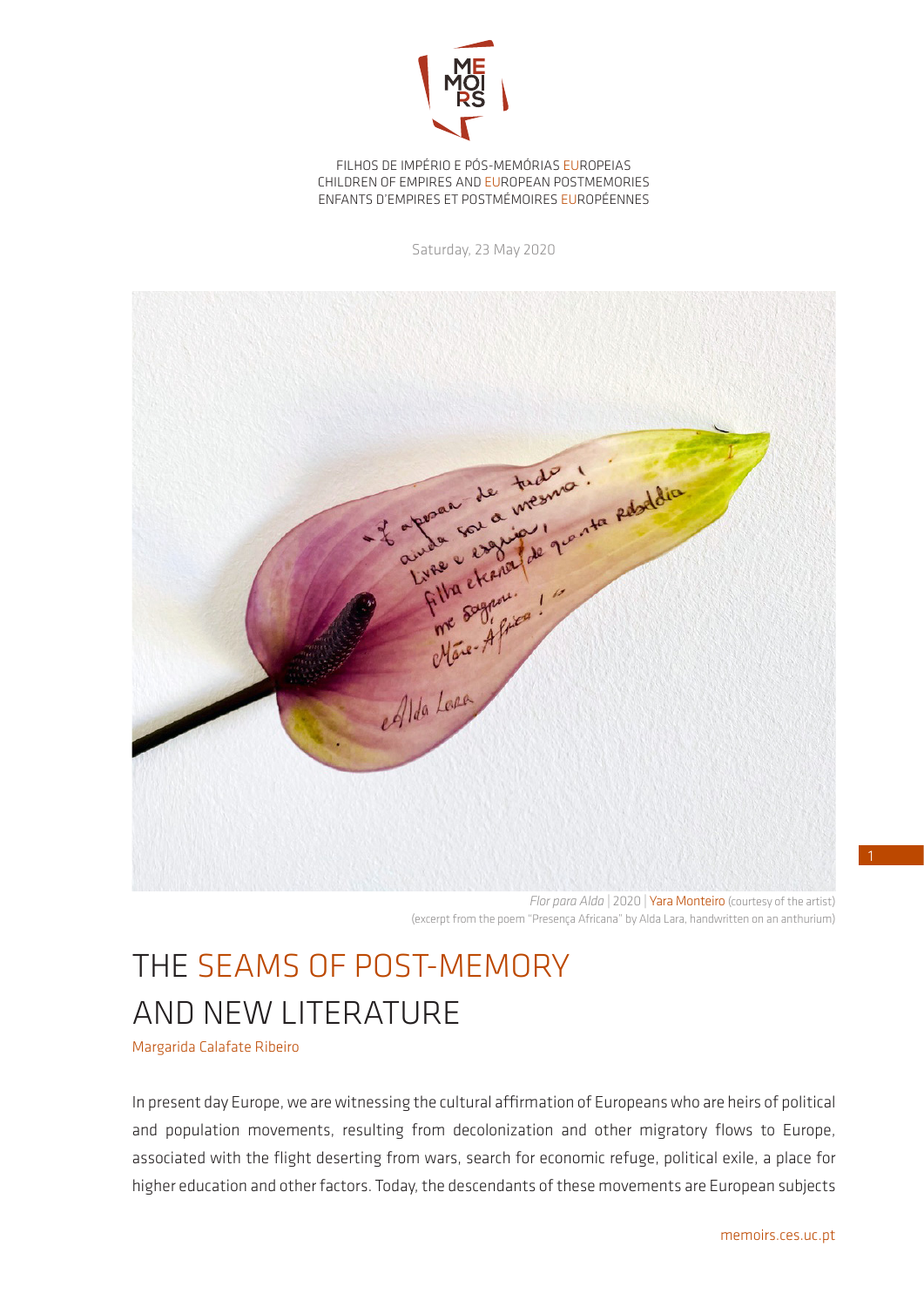

and political bodies that accept transnational and trans-territorial memories and identities. As a result of their family and public experiences, they question the history that was not told in the European household and the hidden history, and inherit objects from territories and previous lives. Furthermore, they challenge museum narratives, whose collections evoke ghosts of the colonial companies, and revisit official archives and portray these stories in books, films, works of art, consequently inscribing them in the European household. It is certainly not something absolutely new and may have some roots in the political and cultural presence of anti-colonialist movements in Europe, beginning in the 1940s and in the history of European anti-colonialism that is now being written (1). However, it is certainly a revelation of cultural expressions that combine previous migratory and cosmopolitan traits in a contextually new way, resulting in the production of something innovative, in expression, in language, and in the questioning it casts regarding Europe's past and memory studies.

Abdel Raouf Dafri, the French director of the feature film *Qu'un Sang Impur* (2020), which was recently released in France and whose theme is the Algerian War, which, between 1954 and 1962, opposed the French colonial forces to Algerian independentists, explains very well the creative process of the following generations as a questioning that is generated within the family and that is later projected in a public questioning about contemporary Europe.

> I am French - a completely Westernized product. I wanted to understand why my parents came to Marseille in 1963, instead of contributing to build an independent Algeria. My parents were both illiterate, my father was a small crook without ideology who adored De Gaulle, his thing was money to feed the family. My mother would tell me: Algeria is our country, France is yours, to continue. The Algerian War, I did not know it. I was born in 1964, the war ended in 1962, I have no legitimacy to talk about feelings. What interested me in this adventure was talking about the history of France (2).

This is how, in cinema, theatre, visual arts, music, literature, European culture is enriched and reflects on its history, myths, and speeches. This is how Portuguese, French, Italian, German, and British literature has been developed by authors who sometimes did not have the language of the country in which they lived, were educated in, wrote and worked in, as their mother tongue. If it is true that in the case of countries that were previously colonized, the language of the former colonizer is not foreign to them, in fact often being the mother tongue, or one of the languages of the home, the same is not true for many of these new producers of European literature coming from other migratory flows. However, their fictional and artistic workspace is located between Europe, in particular the country where they live, and this other space with family roots, where they often go in reality or imagination. It is in this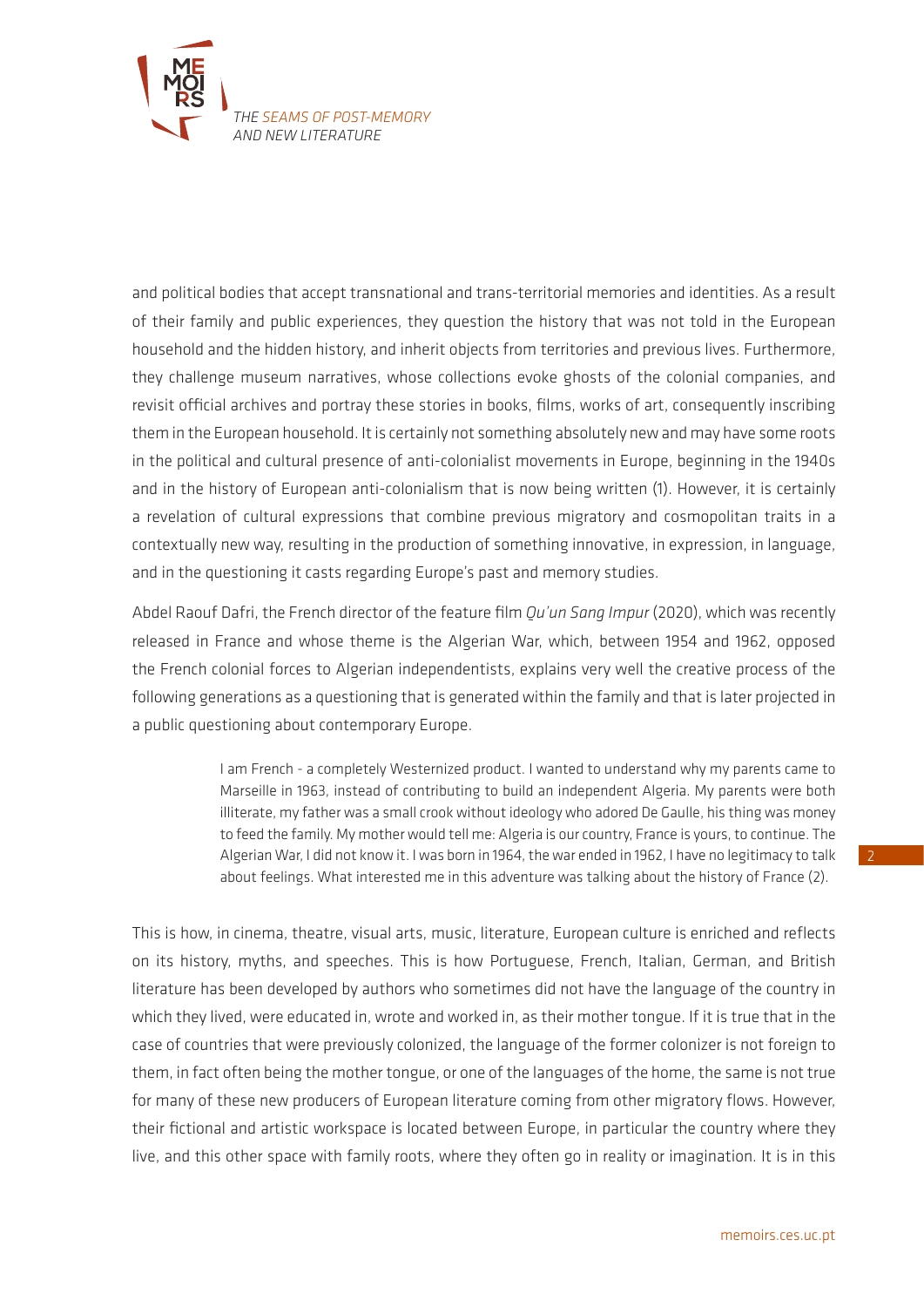

place where they now look for the other sides of a common history, but whose memories they collect and confront are vastly different.

The creators of the first generation often fixate on the territory left behind, never making fictional or artistic material out of their European homeland, and often live the struggle of "in which language to write" (3). In contrast, these new European writers are French, Portuguese, German, British, Italian, and place their fictional material in this real and fictional transit that puts them at the center of a complex transnational history (4). In other words, while challenging the history of literature in their countries, their work places them at the most delicate and uncertain core of European destiny.

These reflections were prompted by the debut novel by Yara Monteiro, *Essa Dama Bate Bué*, from 2018. Born in 1979 in Huambo, Angola, where she has old family roots, Monteiro expressed in an interview with the newspaper *Público*, when her book was released - "I am a great-great-grandmother of slavery, great-granddaughter of mixed race, granddaughter of independence and daughter of the diaspora" (5). Vitória, the protagonist of *Essa Dama Bate Bué*, lived and grew up in Portugal. She fled an aborted a priori marriage, heading to Angola in search of a face that watched her from a photograph since she was a child. For Vitória, the time had arrived, with her questions derived from this photograph her mother's photograph - and stories that were transmitted to her by the women of her family, her beginning was set to be in Angola, the epicentre of the protagonist's family history.

In Luanda, the family, people, and habits that welcome her are both familiar and distant, that is, she grew up with them but in another territory. It is only in the middle of the narrative that we, through what Vitória would know, gain access to the history of the family linked to the old colony. This history includes the wedding of the assimilated mestizo grandfather with the grandmother in Angola, the birth of his daughters, the house in Huambo (6), a daughter (the mother of Vitória) who defied the Portuguese fidelity of her grandparents in times of liberation and who left for the guerrillas, returning to hand Vitória over to grandparents who were fleeing to Portugal, only to disappear again on the tracks of war and utopia. There remains a name, a photograph, and the feeling of abandonment that runs through Vitória. Everything is wrapped in a silence or fantasy typical of family stories in distant lands and of sepia images. Vitória follows the tracks by chasing the signs that are presenting an incomplete history. A history composed of images and references that intersect with the intertwined history of Portugal and Angola, from which the following generations build a credible genealogy for themselves.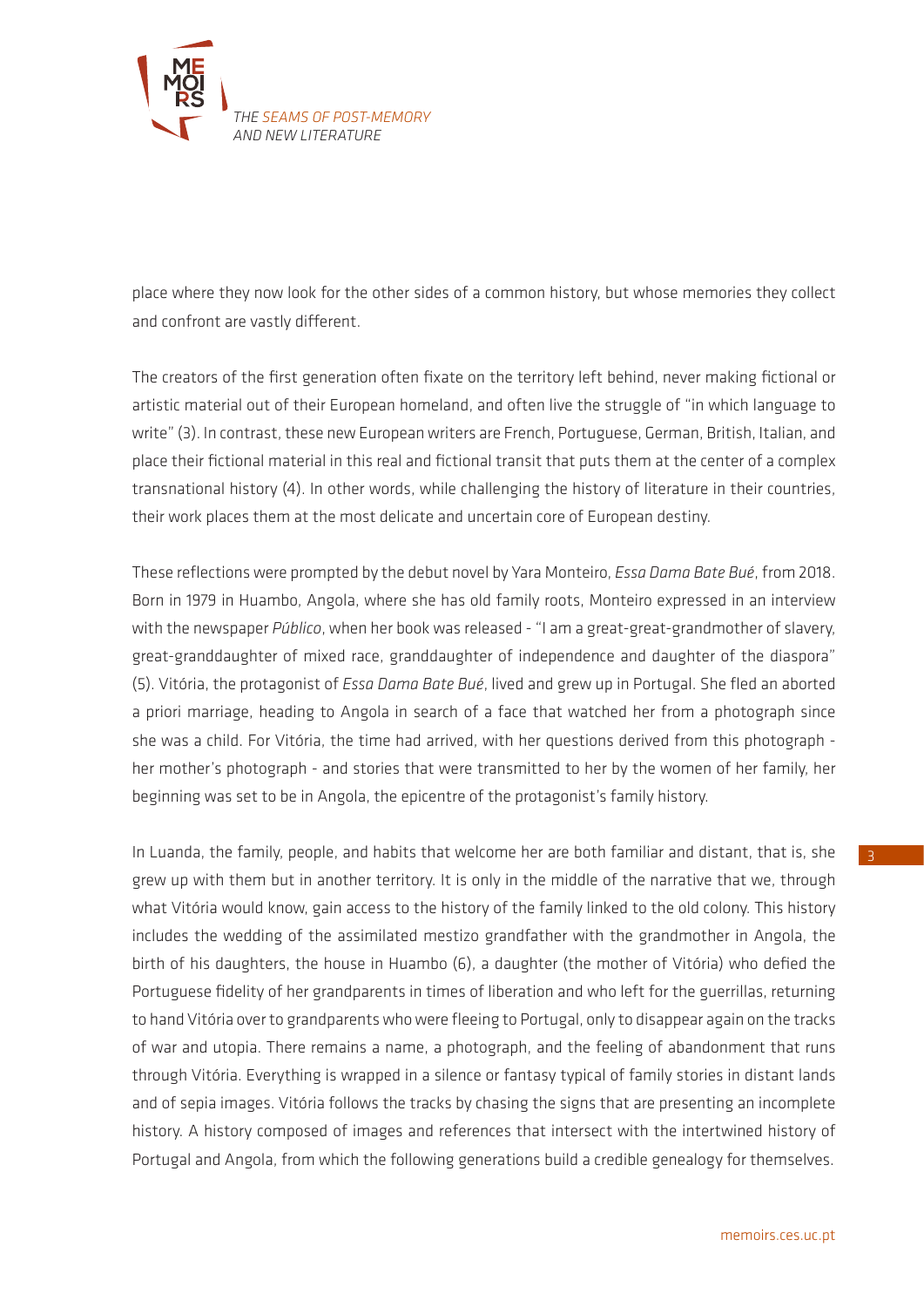

What happens is that family memory does not belong only of those who lived it. Whoever is born next carries the biography of whoever arrived first. I exist in that past, and the memory belongs to me. The Angola I know is the evocation of memories that have not been extinguished by time. It is the utopia of happiness. It is this Angola that my family misses." (Monteiro, 2018: 81-82) (7)

The Angola that Vitória is going to find is different, but it is one that hints at signs of the hidden life of her ancestors, from which Vitória begins weaving a net. She begins with the inexperience of the newcomers, until she understands the rhythm of things, including the concealments and the unspoken. In short, the presentation protocols that were generated, but never expressed, in a country martyred by colonialism and its inheritances and war. Luanda is the place for the first encounters between parties and funerals, immeasurability, and inequalities. Luanda is the home of Romena Cambissa, who receives Vitória, the place where she will consult historical archives, hear diffused stories, meet Zacarias Vindu general and Georgina, and encounter hints that lead her to Huambo, or the centre of her family's narrative, and probably where her mother left for the war.

As she wanders around the city, Vitória keeps recovering memories or post-memories. In reality, she only has other people's images and narratives, which allowed her to identify with Luanda, tracing a postmemorial "autotopography" that allows her to achieve temporary precarious answers, but answers nonetheless, to the demand that had driven it to Angola. Among the ruins of the places that hide the lives of those who were left behind, swallowed by war, nature, and abandonment, emerges the voice of Juliana Tijamba, a former guerrilla and companion of Vitória's mother; a ghost of a world for a dream postponed by the war. Among the ruins of the places that hide the lives left behind, swallowed by war, nature, and abandonment, emerges the voice of Juliana Tijamba, a former guerrilla and companion of Vitória's mother; a ghost of a melancholic world due to the postponement of a dream by the war. It is through the caring voice of Mama Ju, Juliana, that Vitória has access to what the war is, what that war was, and to the beginning of herself in the world.

> She says that during the first battles, one does not believe in the truculence of war. We live in an utopia, in a dream. This happens until you must kill in order to not to be killed. In war, killing is not enough. It is to slaughter, torture, maim, and rape. (…) Mama Ju's purpose is not to shock her, but instead to share her truth with Vitoria." (Monteiro, 2018: 154)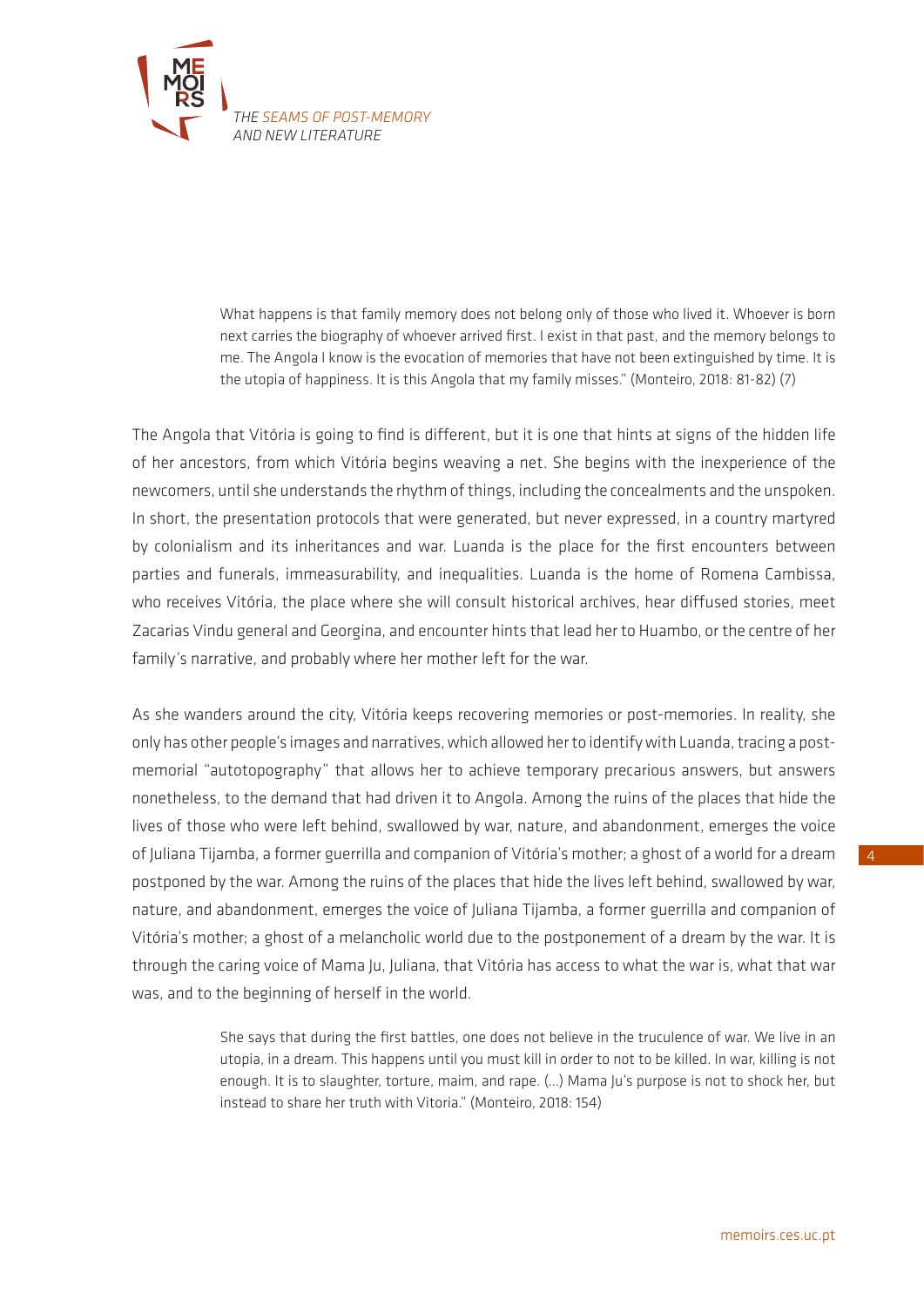

Juliana continues her testimony, explains the causes, unveiling the dream, and narrating the conflict she lived with her assimilated black Portuguese parents. Most importantly, she speaks about the war from the perspective of guerrilla women, who were victims of the machismo of their companions, frequently suffering humiliation and rape. It is from this world that the figure of Vitória's mother emerges - "Comrade Rosa Chitula, "Dynamite herself". That was how she presented herself, with a thick commanding voice" (Monteiro, 2018: 158), said Juliana. However, despite the fame that her name gave her, she was the victim of disrespect and persecution. She was a woman, a woman in the war:

> Not everyone respected your mother. She was a woman; you know how it is? Palanca was one of them. He liked to humiliate her.

— But women also fought - Vitória says, in astonishment at the comment.

— Even so. They thought we were inferior. (Monteiro, 2018: 160) (8)

We later learn that Rosa Chitula was under threat and, therefore, shot and killed Palanca, who had the ambition to sleep with her. The commander's order was to catch and kill her, however, her colleagues allowed her to escape. Juliana would later find Rosa as a refugee in a village, thin, pregnant, and extremely sick. Despite her condition, Vitória was born and handed over to the grandparents, who fled to Portugal following the civil war in Angola. However, there was still more to know: Juliana had betrayed Vitória's mother after delivering her to the respected and feared general Zacarias Vindu, who Vitória had met during her stay in Luanda, and with whom she had arranged poetry recitals. Vitória now realizes that at the rate of poetic declamations, the powerful and sinister general had tortured her mother.

This is the deciphering work that is left for Vitória, or for the following generations, ever since she began her search for her mother in a land where there is always someone looking for a family member, where there is always a story behind another story. It is these hidden stories of women, equally untold and glorious, that changed Vitória. According to Juliana's narrative, the photograph belonging to Vitória's mother became the historical proof of this woman's existence; an objective element that comes into conflict or complementarity with a subjective object. Vitória had constructed an intimate narrative from this photograph, one that simultaneously comforted and haunted her. What connections could Vitória make between the mythical narrative that she had constructed around that photograph and the narrative of historical representation, and which of Juliana's narrative would that represent? How does one reconcile what could not be united without pain? Henceforth, both narratives fuelled Vitória's imagination and identity, which will bear the marks of that battle.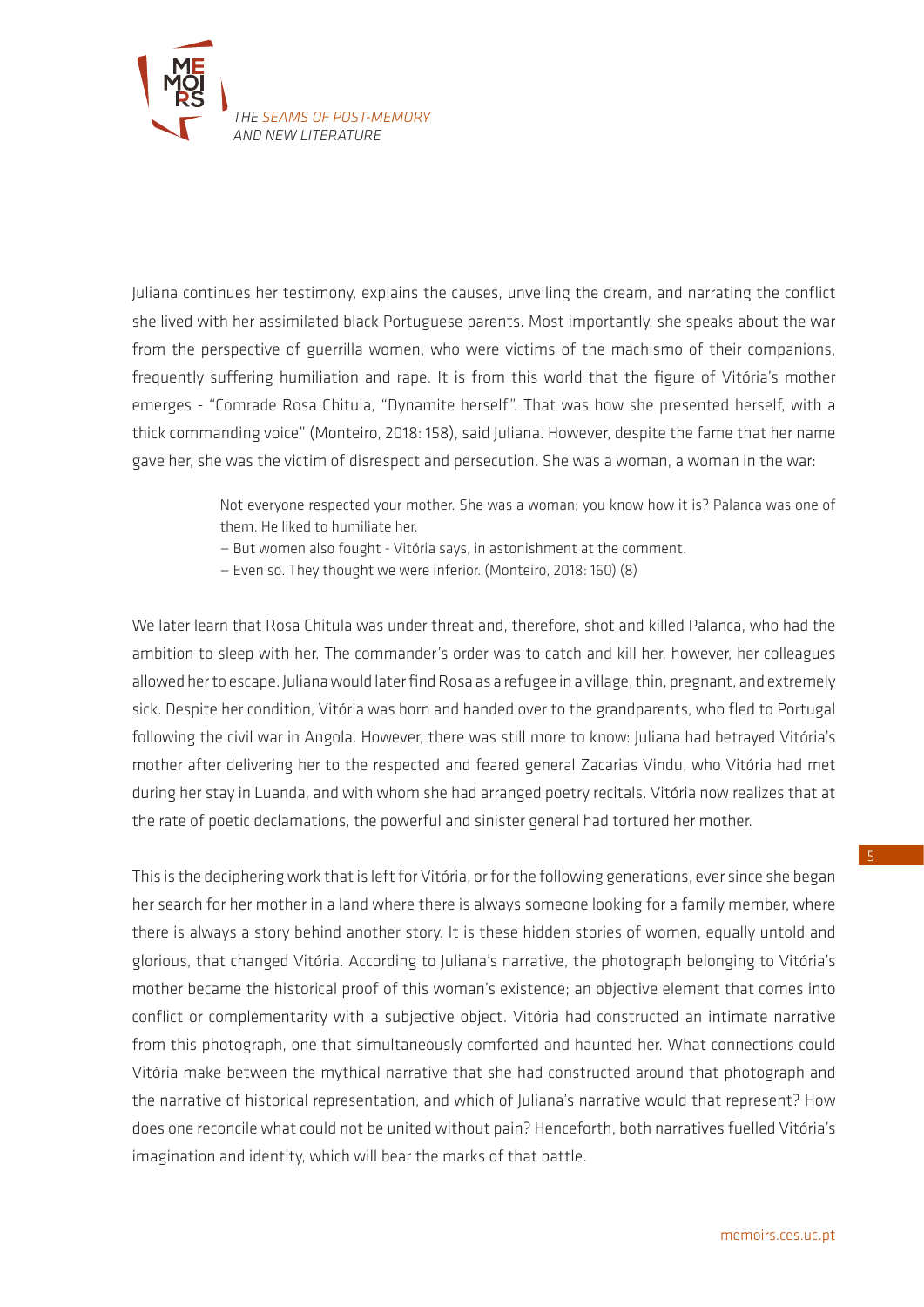

Vitória is at the intersection of space and time of a divided history, one that spreads its influence until today. The game of playing detective, the staging of the revelation, the evidence she pursues, and the voices that reveal her story imply a choice on Victoria's part. She does not know precisely what to do between the narrative and her referent, that is, between Juliana's words and her mother's photograph, between the truth she had constructed and the truths she was hearing. Consequently, this projected what was for Vitória a *memory-photograph-family* into a *memory-photograph-public history of Portugal and Angola*. The migration of this photograph to the public space therefore adds new meanings to it. These new meanings were not merely imagery, but also the recounted history of that place and the concealed history of those people. It became an evidence. Given the news of his grandfather's death, Vitória decides not to go to Portugal. She decides to cast aside her European ghost, to which the narrative she built from her mother's photograph belongs. Vitória chooses to live a history that, even though interrupted, was reserved for her in that place. The temporal distance in relation to what she had not lived is focused on the materiality of the ruins of Juliana's house or Huambo's house.

As António Sousa Ribeiro discusses in another context, "this is what Jennifer Gonzalez defined as autotopography, that is, a "reconstruction of identity through the logic of the location that becomes intelligible through the logic of post-memory" (9). That is the house that was destined for her, the house that welcomes her abandonment. It is there that Victoria waits for her mother/comrade Rosa to arrive one day at the gate with the ghosts of war, abandonment, uncertainty, and the truths that torment Vitória, and with her, the following generations.

Vitória falls on her knees in front of Juliana and lies on her lap, hugging her legs. Between sobs and tears, she asks why she didn't tell her the truth.

- Which one, my love? Your mother's, mine, your family's, what you wanted to hear, the general's truth ... Which one? - Juliana questions (…) (Monteiro, 2018: 205)

What is the truth regarding all this family history that is a fragment of a wider and more complex public history? Whose truth? And for whom? But, after all, what truth, as Juliana comments when confronted with Vitória's questions? In post-memory, everything occurs in the reception and in the interrogation it generates. As stated by Abdel Raouf Dafri, French director of the film *Qu'un sang impur*, and quoted at the beginning of this text – "I wanted to understand why my parents came to Marseille in 1963 (…) What interested me in this adventure was talking about the history of France."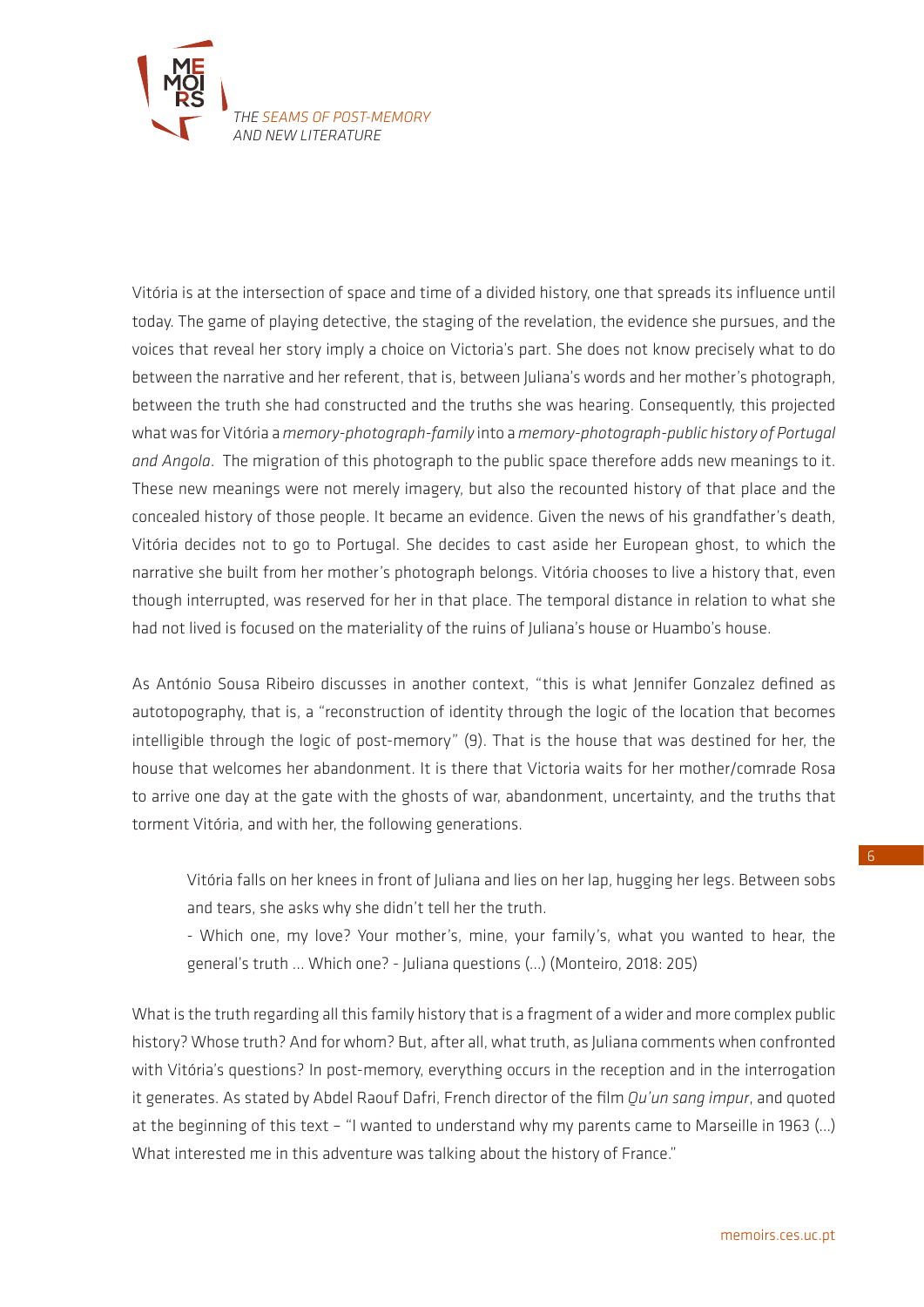

Yara Monteiro's book belongs to the category of a new European literature. In Portuguese literature, it is a literature that brings other characters, places, and lives to the scene of the text, consequently destabilising the traditional categories of the European nation-state. It therefore denounces it as artificial, in the face of its encounter with the impasses of history (and histories) that built the Portuguese nation far beyond the limits of European territory, and of which we are all heirs. This impasse is the post-memory.

## Translated by Margarida Bonifácio

 $\overline{\phantom{a}}$  , where  $\overline{\phantom{a}}$ 

 $\overline{\phantom{a}}$  , where  $\overline{\phantom{a}}$ 

<sup>(1)</sup> See Vincenzo Russo, *La Resistenza Continua – il colonialismo portoghese, la lotte di liberazione e gli intellettuali italiani*, Milan: Meltemi, 2020 and Amzat Boukari-Yabara, *Africa Unite! Une histoire du panafricanisme*, Paris: La Découverte, 2017.

<sup>(2) «</sup> Je suis français - un total produit occidentalisé. Je voulais savoir pourquoi mes parents viennent en 1963 à Marseille au lieu de se construire dans une Algérie indépendante. Ils étaient tous les deux analphabètes, mon père était un truand sans idéologie qui aimait De Gaulle, son truc, c'était l'argent, faire bouffer sa famille. Ma mère me disait : L'Algérie, c'est notre pays, la France c'est le vôtre, à vous de vous y faire. La guerre d'Algérie, je ne l'ai pas connue. Je suis né en 1964, elle s'est terminée en 1962, je n'ai aucune légitimité pour parler de sentiments. Ce qui m'intéressait dans cette aventure, c'était de parler de l'histoire de la France. [France Culture, « La Guerre](https://www.franceculture.fr/emissions/le-reveil-culturel/abdel-raouf-dafri-peu-de-realisateurs-se-sont-atteles-a-la-guerre-dalgerie)  [d´Algérie vient hanter le cinéma français »](https://www.franceculture.fr/emissions/le-reveil-culturel/abdel-raouf-dafri-peu-de-realisateurs-se-sont-atteles-a-la-guerre-dalgerie)

<sup>(3)</sup> Poem by Maria Odete Semedo, "Em que língua escrever", *Entre o Ser e o Amar*, Bissau: Coleção Literária Kebur, INEP, 1996.

<sup>(4)</sup> Adaptation of the expression of the franco-algerian visual artist Katia Kameli in an interview with project *Memoirs*, in Paris, 19March 2019. The interview was conducted by António Pinto Ribeiro and Margarida Calafate Ribeiro.

<sup>(5)</sup> Yara Monteiro interviewed by Joana Gorjão Henriques, *[Público](https://www.publico.pt/2019/03/21/culturaipsilon/noticia/trineta-escravatura-bisneta-mesticagem-neta-independencia-filha-diaspora-1865819)*, 21 March, 2019.

<sup>(6)</sup> In the colonial era, current Huambo was Nova Lisbon.

<sup>(7)</sup> The quotes are from the book by Yara Monteiro, *Essa Dama Bate Bué*, Lisbon: Guerra e Paz, 2018.

<sup>(8)</sup> Regarding the condition of women during wars in Angola see Dya Kasembe and Paulina Chiziane (orgs.) *O Livro da Paz da Mulher Angolana*, Luanda: Nzila, 2008 and Margarida Paredes, *Combater Duas Vezes – mulheres na luta armada em Angola*, Verso da História, 2015.

<sup>(9)</sup> António Sousa Ribeiro, "Autotopografias – Peter Weiss em Auschwitz", *[Memoirs Newsletter](https://memoirs.ces.uc.pt/ficheiros/4_RESULTS_AND_IMPACT/4.3_NEWSLETTER/MEMOIRS_newsletter_50_ASR_pt.pdf)*, 50, 4 May, 2019, [p. 3.](https://memoirs.ces.uc.pt/ficheiros/4_RESULTS_AND_IMPACT/4.3_NEWSLETTER/MEMOIRS_newsletter_50_ASR_pt.pdf) The author refers to the text of Jennifer A.Gonzaléz, "Autotopographies", in Gabriel Braham Jr, Mark Driscoll, *Prosthetic Territories – Politics and Hypertechnologies*, Boulder, San Francisco, Oxford: Westview Press, 1995, pp.133-150.